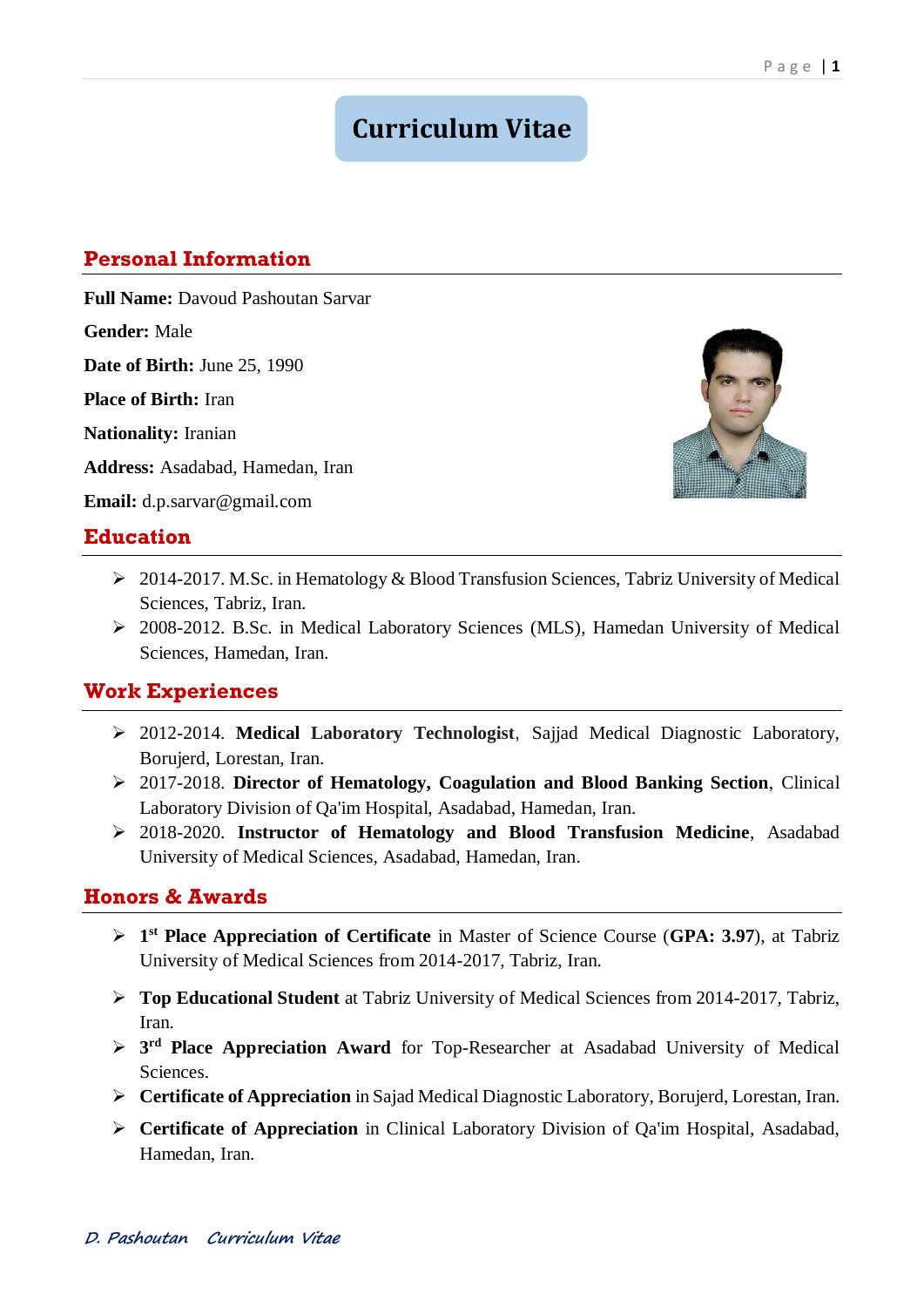### **Teaching Courses**

- **Hematology & Blood Transfusion Medicine** at Asadabad University of Medical Sciences, Asadabad, Hamedan, Iran.
- **Immunology & Immunohematology** at Asadabad University of Medical Sciences, Asadabad, Hamedan, Iran.
- **Quality Management in Clinical Laboratories** for Qa'im Hospital Laboratory Staff, Asadabad, Hamedan, Iran.
- **Laboratory Accreditation** for Qa'im Hospital Laboratory Staff, Asadabad, Hamedan, Iran.
- **Cell Culture Techniques**
- **Workshops** (Flowcytometry, Hemovigilance, Patient Blood Management, Endnote, Searching Article Databases)

#### **Skills**

- The Basics and Advanced Medical Laboratory Techniques (Phlebotomy, Hematology, Coagulation, Blood Banking, Body Fluid Analysis, Serology, Microbiology, Quality Management, etc.)
- Clinical Interpretation of Laboratory Tests
- Examination of Peripheral Blood Smear and Bone marrow Aspiration
- Cell Culture, Flowcytometry and Evaluation of Cell Death (Apoptosis and Necrosis)
- $\triangleright$  Isolation, Culture and Identification of Hematopoietic and Mesenchymal Stem Cells
- Primer Design for PCR, Extraction of DNA and RNA, cDNA Synthesis
- $\triangleright$  Molecular Tests (e.g. PCR, Real Time PCR, ...)
- ELISA, Hemoglobin Electrophoresis, Serum and Urine Protein Electrophoresis

### **Additional Skills**

- Microsoft's Windows Operating Systems
- $\triangleright$  Microsoft Office (Word, PowerPoint, Excel, etc.)
- $\triangleright$  Windows and Software Installation
- $\triangleright$  Photo, Image & Design Editing Software (Adobe Photoshop)
- Database Search Skills (PubMed, Scopus, ScienceDirect, etc.)
- Reference Management Programs (Mendeley, Reference Manager and Endnote)
- Data Analysis Software (SPSS and GraphPad Prism)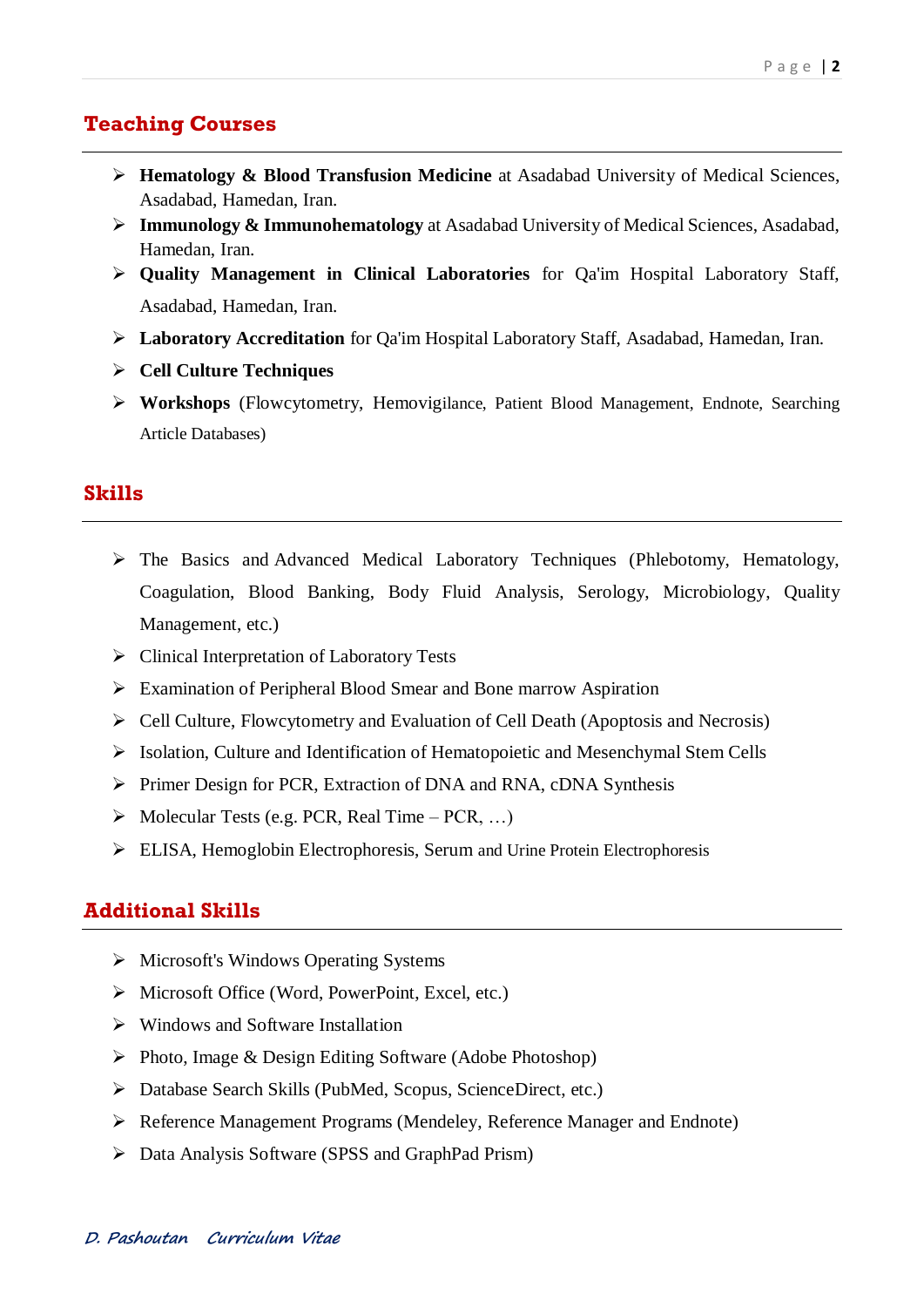### **Publications**

#### **Academic Books:**

 **Pashoutan-Sarvar D** (Author), Movassaghpour A (Supervisor); Basic & Applied Concepts of Flowcytometry in the Diagnosis of Blood Disorders P-Book; 1<sup>st</sup> ed, 2020. [ISBN: 978-622-6788-40-3,](ISBN:%20978-622-6788-40-3) Published at Asadabad University of Medical Sciences.

#### **Research Papers (Published):**

- **Pashoutan-Sarvar D**, Shamsasenjan K, Akbarzadehlaleh P. Mesenchymal Stem Cell-Derived Exosomes: New Opportunity in Cell-Free Therapy. *Advanced Pharmaceutical Bulletin*. 2016;6(3):293-9.<https://doi.org/10.15171/apb.2016.041>
- **Pashoutan-Sarvar D**, Shamsasenjan K, Akbarzadehlaleh P, Movassaghpour A, Timari H, Aqmasheh S. The Application of Mesenchymal Stem Cell-Derived Vesicles in Regenerative Medicine. *Scientific Journal of Iranian Blood Transfusion Organization*. 2017;14(3):237-48.
- Aqmasheh S, Shamsasanjan k, Akbarzadehlaleh P, **Pashoutan-Sarvar D**, Timari H. Effects of Mesenchymal Stem Cell Derivatives on Hematopoiesis and Hematopoietic Stem Cells. *Advanced Pharmaceutical Bulletin*. 2017;7(2):165-77. <https://doi.org/10.15171/apb.2017.021>
- Timari H, Shamsasenjan K, Movassaghpour A, Akbarzadehlaleh P, **Pashoutan-Sarvar D**, Aqmasheh S. The Effect of Mesenchymal Stem Cell-Derived Extracellular Vesicles on Hematopoietic Stem Cells Fate. *Advanced Pharmaceutical Bulletin*. 2017;7(4):531-46. <https://doi.org/10.15171/apb.2017.065>
- **Pashoutan-Sarvar D**, Karimi MH, Movassaghpour A, Akbarzadehlaleh P, Aqmasheh S, Timari H, et al. The Effect of Mesenchymal Stem Cell-Derived Microvesicles on Erythroid Differentiation of Umbilical Cord Blood-Derived CD34+ Cells. *Advanced Pharmaceutical Bulletin*. 2018;8(2):291-6[. https://doi.org/10.15171/apb.2018.034](https://doi.org/10.15171/apb.2018.034)
- Amelirad A, Shamsasenjan K, Akbarzadehlaleh P, **Pashoutan-Sarvar D**. Signaling Pathways of Receptors Involved in Platelet Activation andShedding of These Receptors in Stored Platelets. *Advanced Pharmaceutical Bulletin*. 2019;9(1):38-47. <https://doi.org/10.15171/apb.2019.005>
- Aqmasheh S, Shamsasenjan K, Khalaf Adeli E, Movassaghpourakbari A, Akbarzadehlaleh P, **Pashoutan-Sarvar D**, et al. Effect of Mesenchymal Stem Cell-derived Microvesicles on Megakaryocytic Differentiation of CD34+ Hematopoietic Stem Cells. *Advanced Pharmaceutical Bulletin*. 2020;10(2):315-22[. https://doi.org/10.34172/apb.2020.038](https://doi.org/10.34172/apb.2020.038)

#### **Conference Papers:**

 **D. Pashoutan-Sarvar**, K. Shamsasenjan, Aliakbar Movassaghpour. The Effect of Mesenchymal Stem Cell-Derived Microvesicles on Erythroid Differentiation of Umbilical Cord Blood-Derived CD34+ Cells. The 3<sup>rd</sup> National Festival & International Congress on Stem Cell & Regenerative Medicine (28 Nov. – 1 Dec. 2018, Tehran, Iran).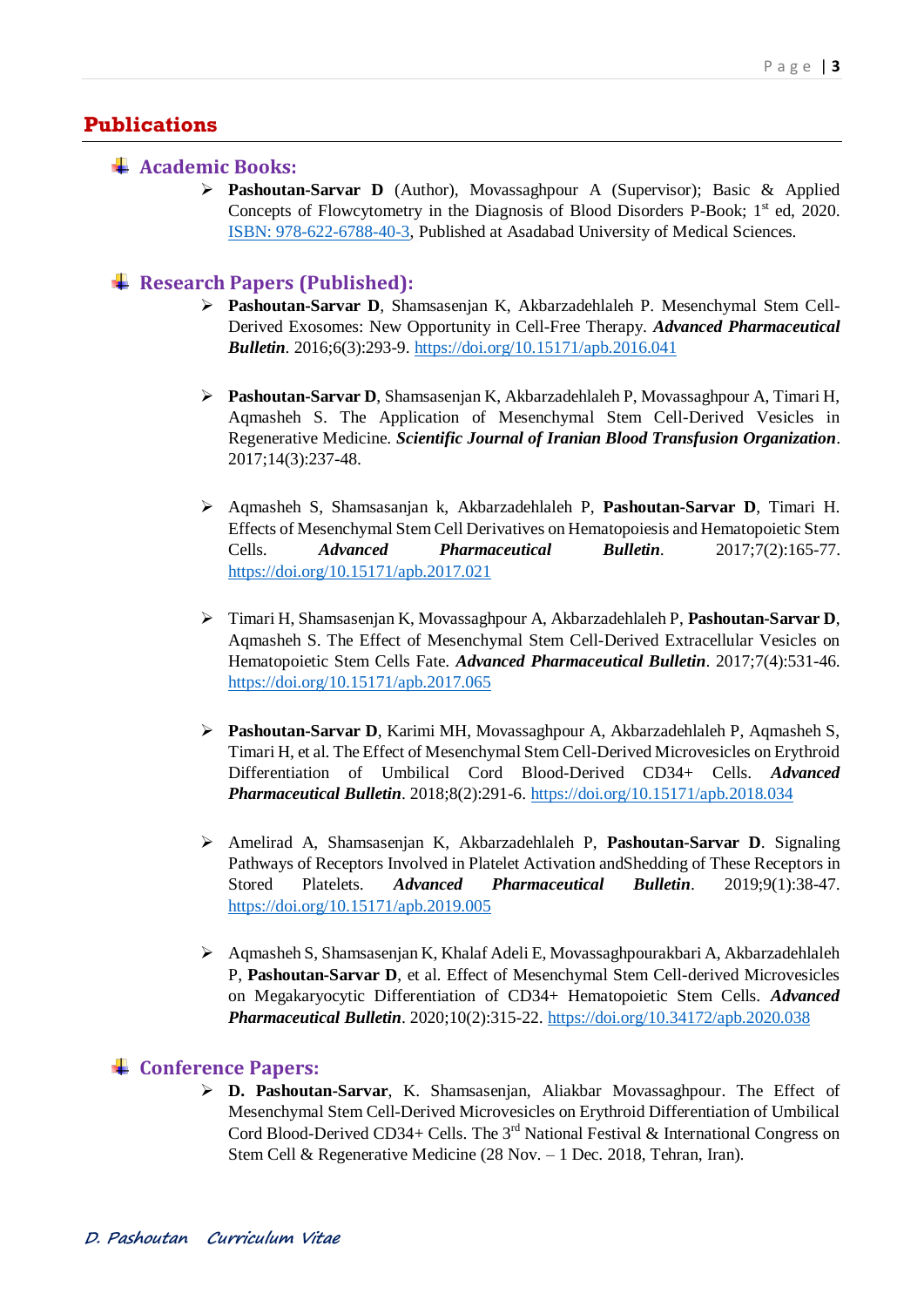## **Training Courses**

- The workshop of "**Ethics in Research** ", Hamedan University of Medical Sciences, 1 November 2017, Hamedan, Iran.
- The workshop of "**Research Ethics** ", Asadabad University of Medical Sciences, 30 April 2019, Asadabad, Hamedan, Iran.
- The workshop of "**Ethics in Education** ", Asadabad University of Medical Sciences, 1 November 2017, Asadabad, Hamedan, Iran.
- The workshop of "**Principles of PCR and RT-PCR** ", Tabriz University of Medical Sciences, 11 March 2015, Tabriz, Iran.
- The workshop of "**Medical Statistics Using SPSS**", Tabriz University of Medical Sciences, 26 December 2016, Tabriz, Iran.
- The workshop of "**Primer Design for PCR**", Tabriz University of Medical Sciences, 26 December 2016, Tabriz, Iran.

## **Abilities**

- $\triangleright$  Communication Skills
- $\triangleright$  Presentation Skills
- $\triangleright$  Active Listening Skills
- $\triangleright$  Designing New Methods
- $\triangleright$  Critical and Creative Thinking
- Team-Management Skills
- $\triangleright$  Interpersonal skills
- $\triangleright$  Problem-Solving Skills
- $\triangleright$  Leadership Skills
- $\triangleright$  Highly Motivated

# **Research Interests**

- Investigating on Cellular & Molecular Interactions of Mesenchymal Stem Cells in the Bone Marrow
- Cell and Cell-Free Therapy of Hematological Malignancies and Immunological Disorders
- $\triangleright$  Hematopoietic Stem Cell Transplantation
- $\triangleright$  Targeted Therapy Drugs for Leukemia

# **Membership of Scientific Societies**

- Member of Iranian Society for Medical Laboratory Sciences (MLS)
- Member of Iranian Laboratory Hematology Association (ILHA)